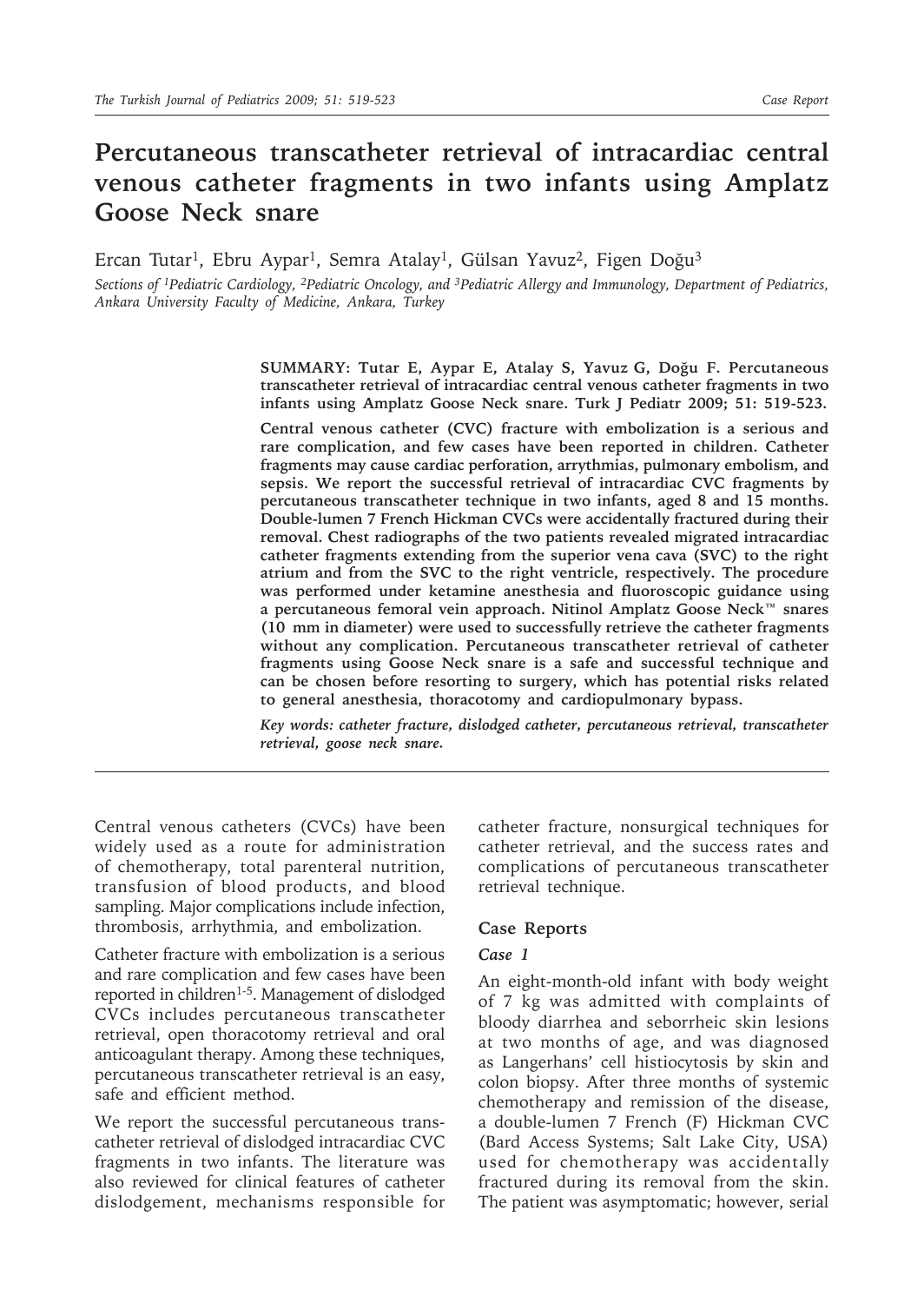chest radiographs demonstrated migration of a 7 cm radiopaque CVC fragment from the right subclavian vein to the superior vena cava (SVC) (Fig. 1a). Echocardiography showed that the distal tip of the catheter fragment was in the right atrium (RA), oriented towards the tricuspid valve (Fig. 2a).

# *Case 2*

A 15-month-old infant with body weight of 8 kg was referred to our hospital for bone marrow transplantation with diagnosis of severe combined immunodeficiency at five months of age and had successful engraftment after the third haplo-identical peripheral stem cell transplantation at nine months. Doublelumen 7F Hickman CVC used for central venous access for 10 months was accidentally fractured during its removal. The patient had no symptoms. Chest radiograph demonstrated a migrated 7.5 cm radiopaque CVC fragment extending from the SVC to the right ventricle (RV) (Fig. 1b). Echocardiography showed the distal tip of the catheter fragment was in the RV, passing through the tricuspid valve (Fig. 2b).

The patients were discussed and percutaneous transcatheter retrieval technique was chosen before surgical modalities. Informed consents were obtained from the families. The procedure was performed under fluoroscopic guidance. Antibiotic (cefazolin, 50 mg/kg, intravenous [i.v.]) was administered. 6F and 7F femoral sheaths were placed in the two patients, respectively, in the right femoral vein. Ketamine

520 *Tutar E, et al The Turkish Journal of Pediatrics • September - October 2009*

(1 mg/kg/dose, i.v.) was used for sedation and repeated if further sedation was necessary. A 10 mm in diameter nickel-titanium (nitinol) Amplatz Goose Neck™ snare (Microvena Co; White Bear Lake, MN) was advanced from an Amplatz Goose Neck™ snare catheter (Microvena Co; White Bear Lake, MN) to the RA. The proximal tip of the catheter fragment was encircled with the snare and the snare was then slid over the fragment to the distal end, which was successfully captured using anteroposterior views (Figs. 3a, 3b). The catheter fragment and snare were carefully pulled back until reaching the distal end of the femoral sheath (Fig. 3c). The retrieved catheter fragment and snare could not be introduced together into the femoral sheath in either patient; therefore, they were retracted gently from skin incision in the first patient and extracted by femoral vein dissection by cut-down technique in the second patient (Fig. 4). The total procedure times were 60 minutes and 45 minutes and fluoroscopy times were 9 and 8 minutes, respectively. After the procedure, patients were monitored, and chest radiographs and echocardiographic examinations were normal. No complications (arrhythmia, bleeding, vascular/cardiac perforation or local hematoma) were observed during or after the procedure.

## **Discussion**

Catheter fracture with embolization is a serious and rare complication, and the incidence was reported to range between 0-4.1% in adult



**Fig. 1.** a) Chest X-ray of Case 1: the proximal tip of the central venous catheter fragment migrated from the right subclavian vein to the superior vena cava (SVC) and the distal tip was at the right atrium. b) Chest X-ray of Case 2: the catheter fragment extended from the SVC to the right ventricle.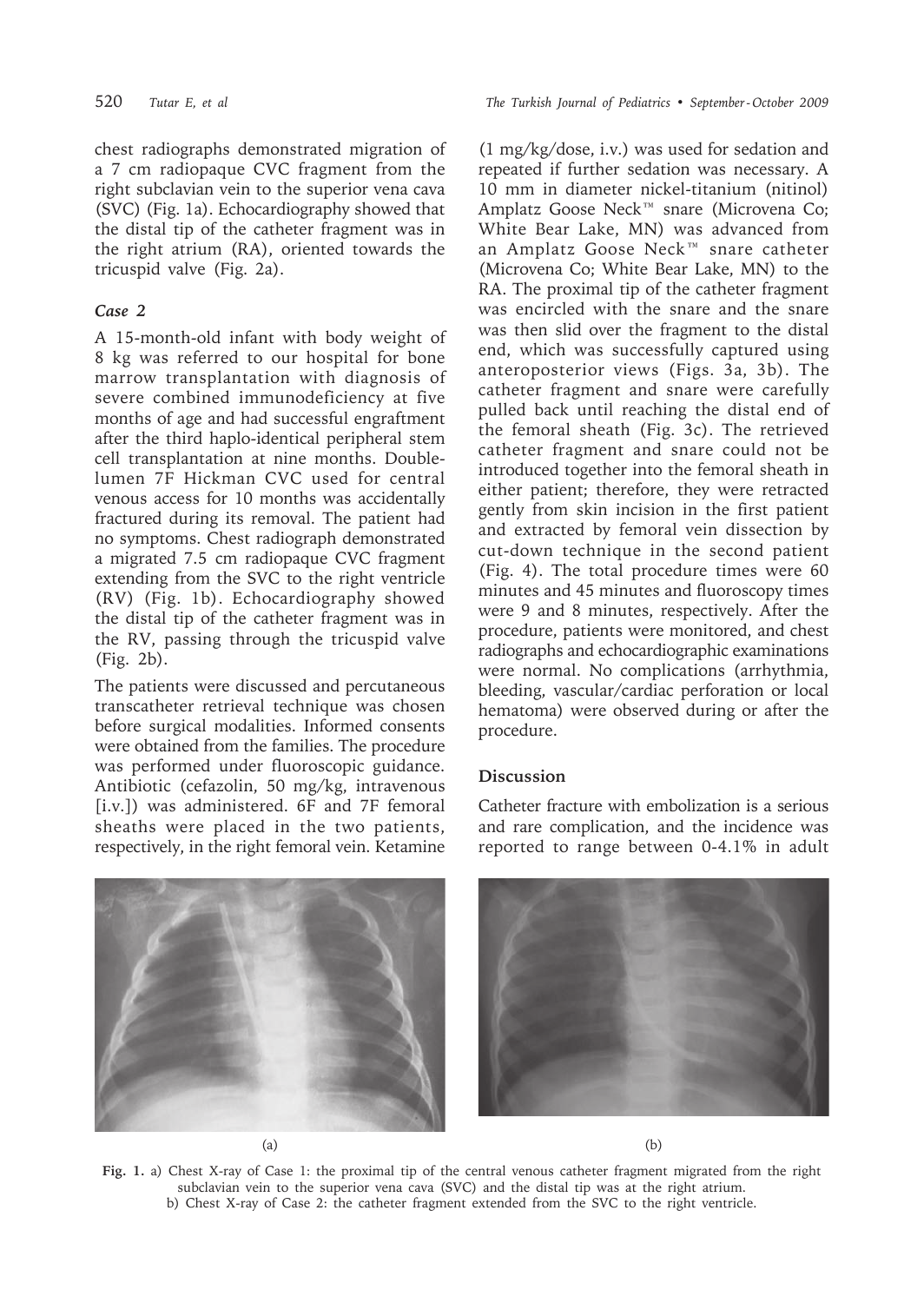

**Fig. 2.** Two-dimensional echocardiographic views in subcostal positions. a) Case 1, the distal end of the catheter fragment was at the right atrium (RA) above the tricuspid valve. b) Case 2, the distal end of the catheter fragment was at the right ventricle (RV), passing through the tricuspid valve (arrow indicates intracardiac catheter fragment).





**Fig. 3.** Angiographic views during percutaneous transcatheter retrieval. a) The proximal tip of the catheter fragment was encircled with Amplatz Goose Neck™ snare. b) The distal tip of the catheter was captured with the snare. c) The catheter fragment and snare were pulled back until reaching the distal end of the femoral sheath.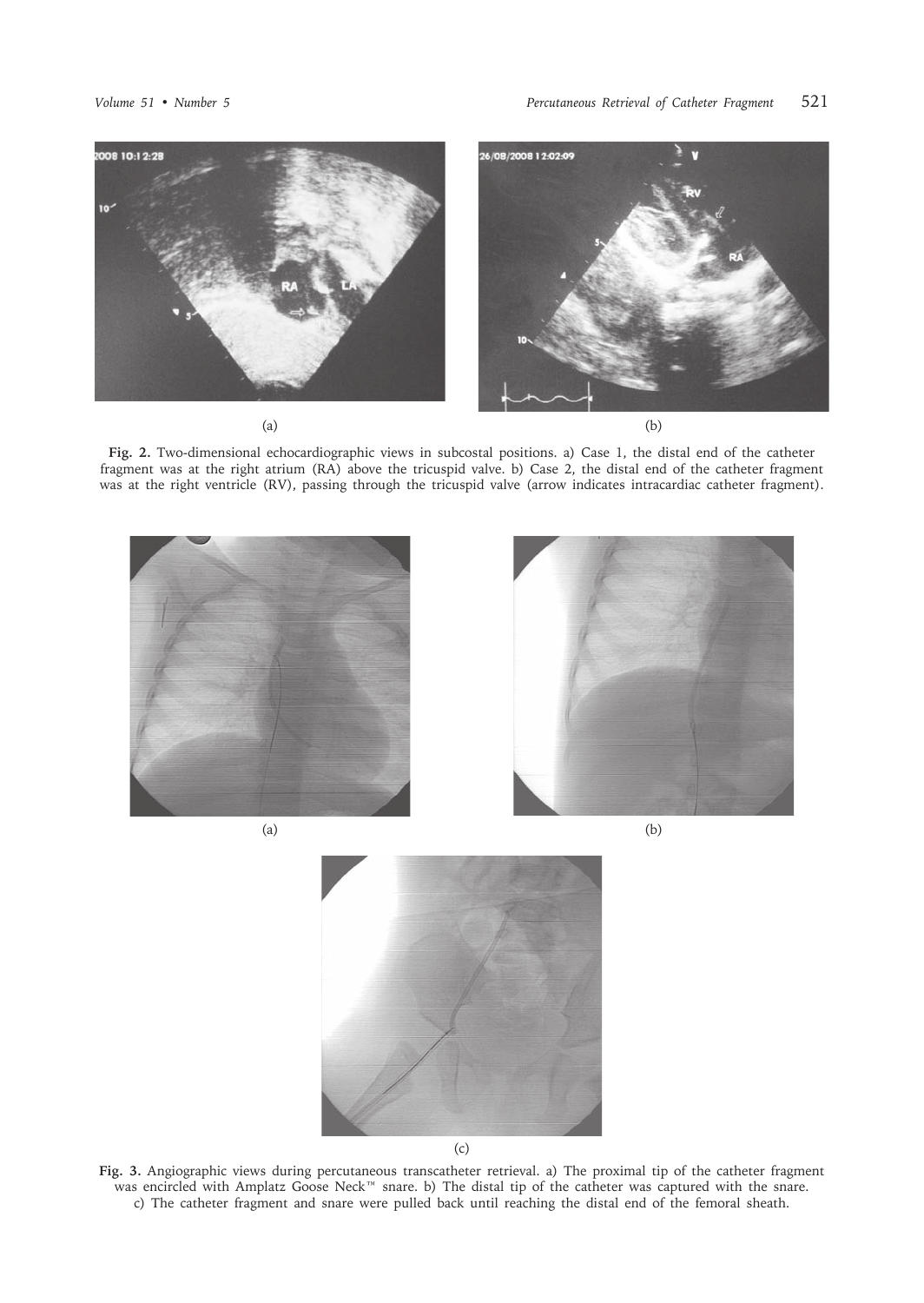

Fig. 4. Case 2: the retrieved 7.5 cm catheter fragment.

patients6-8. In children, few cases have been reported, and the exact incidence is unknown<sup>1-5</sup>. Techniques for non-surgical retrieval of embolized foreign materials include loop-snare technique, helical basket, biopsy and bronchoscopic forceps, and hook guidewire<sup>9,10</sup>. The use of baskets and forceps is limited in smaller patients as the required sheath size is large, baskets can not be guided, and forceps are unacceptably traumatic because of their rigid construction. Snares have been the most commonly preferred and widely used devices since the 1990s because of their safety, availability, flexibility, and simplicity of use. The loop-snare technique has high success and low complication rates<sup>10</sup>. Cheng et al.<sup>8</sup> used loop-snare device in 71% (65/92) of the cases during percutaneous retrieval of CVC fragments in 92 adult cancer patients, and they reported a 3.3% complication rate and a 98% success rate.

Dislodgement of CVCs is caused by angulation or distortion at the anastomosis site of port and catheter, severing of the catheter during insertion and removal, improper catheter position, and fatigue of the catheter. The most common cause of catheter fracture is improper procedure handling. A pinch-off mechanism (compression of the catheter between the clavicle and the first rib) has been postulated for the deformed, fractured catheter resulting from repeated wear and tear of the surrounding musculoskeletal system<sup>8,11</sup>. The most common complications of percutaneous retrieval technique were reported to be local hematoma formation and arrythmias in adult patients $8,10$ . Bessoud et al.<sup>3</sup> reported 95% success rate and no complications in the retrieval of 100 embolized catheters.

522 *Tutar E, et al The Turkish Journal of Pediatrics • September - October 2009*

With early designs of loop-snare devices, the retrieval procedure was difficult, as the snares had a loop oriented in the same axis of the introducer catheter. In our cases, as the free ends of the catheter fragments were accessible, we used snare instead of pigtail or multipurpose catheter. The new nitinol Amplatz Goose Neck™ snare, which has increased strength and is oriented at a right angle to the introducer catheter, facilitated easy capturing when deployed<sup>10</sup>. No complications were observed during our experience. Our patients had no underlying conditions (neutropenia, anemia, thrombocytopenia, immunodeficiency). We suggest gentle and smooth retraction of the snare and catheter fragment from skin incision at the distal tip of the femoral sheath, if they could not be introduced together into the sheath. Use of a femoral sheath with a larger size than catheter French size may be preferred. Ketamine sedation may be preferred during the retrieval procedure.

Regardless of the low incidence, catheter fracture with embolization may cause fatal complications3,9. Catheter fragments should be removed in most instances, and percutaneous transcatheter retrieval using loop-snare should be the technique of choice as it is safe and successful. Many children with dislodged and embolized CVCs have underlying conditions that make them poor candidates for surgical retrieval. Surgery under general anesthesia, thoracotomy and cardiopulmonary bypass increase morbidity and mortality. Therefore, percutaneous transcatheter technique for retrieval of embolized catheter fragments can be chosen before resorting to surgery.

#### **REFERENCES**

- 1. Fuenfer MM, Georgeson KE, Cain WS, et al. Etiology and retrieval of retained central venous catheter fragments within the heart and great vessels of infants and children. J Pediatr Surg 1998; 33: 454-456.
- 2. Andrews RE, Tulloh RM, Rigby ML. Percutaneous retrieval of central venous catheter fragments. Arch Dis Child 2002; 87: 149-150.
- 3. Bessoud B, de Baere T, Kuoch V, et al. Experience at a single institution with endovascular treatment of mechanical complications caused by implanted central venous access devices in pediatric and adult patients. AJR 2003; 180: 527-532.
- 4. Yen HJ, Hwang B, Lee PC, Meng CC. Transcatheter retrieval of different types of central venous catheter fragment: experience in 13 cases. Angiology 2006; 57: 347-353.